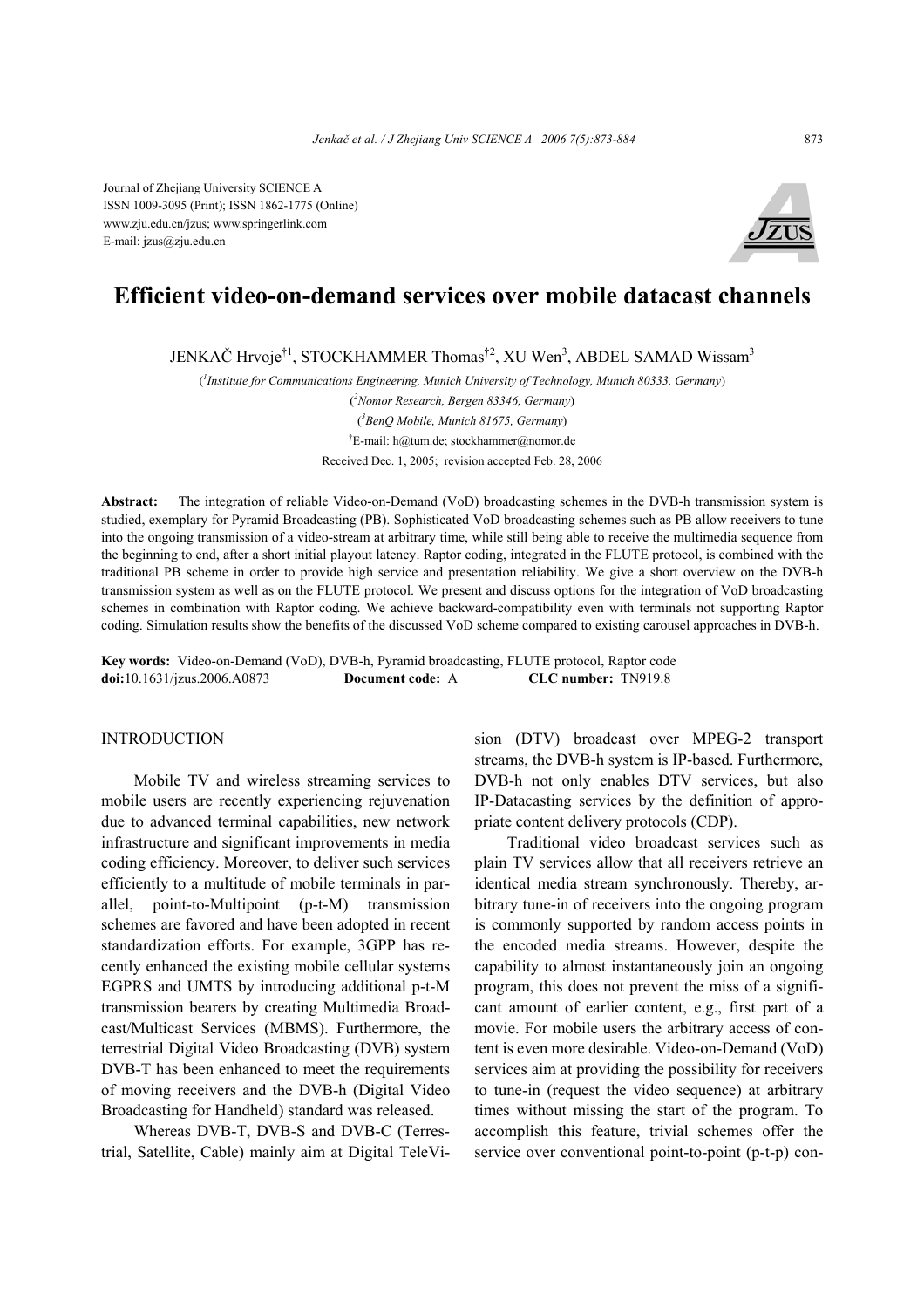nections, e.g., as provided by GPRS or UMTS packet-switched data channels. However, with increasing number of subscribers, the system may not scale appropriately. Then, the service will use a significant amount of transmission bandwidth. To eliminate the drawbacks of multiple p-t-p connections a huge variety of VoD broadcasting schemes have been proposed and evaluated (Hu, 2001; Engebretsen and Sudan, 2002; Xu, 2001). All of them have in common that media can be "requested" asynchronously by receivers without the necessity for individual p-t-p connections. Usually, these schemes are based on some media stream pre-processing. The pre-processing is in general performed such that only some acceptable bandwidth expansion is achieved, independent of the number of receivers, and that the worst-case start-up latency is still in an acceptable range.

The most prominent VoD broadcasting schemes are known as Harmonic Broadcasting (HB) (Engebretsen and Sudan, 2002) and Pyramid Broadcasting (PB) (Hu, 2001). These schemes have been studied in detail and have recently been extended to operate in packet loss and noisy environments (Horn *et al*., 2001; Jenkač and Stockhammer, 2005; Huang *et al*., 2004). However, in these prior works only conceptual analysis had been performed. Protocol issues and the proper integration of the VoD broadcasting schemes into transmission systems are rarely addressed in these papers. In this work we consider practical aspects for the integration of PB in conjunction with Raptor coding (Shokrollahi, 2003; Luby *et al*., 2006) into the DVB-h datacasting framework.

# VIDEO-ON-DEMAND OVER BROADCAST **CHANNELS**

### **Problem formulation**

On-demand services should provide specific user experience. Whenever a user decides to join the service, it expects that the content is played from the beginning with as low startup latency as possible. In p-t-p connections this is easily realized by issuing a request to streaming server which then starts a streaming session to the requesting user. However, with increasing number of users, unicast delivery is very inefficient and broadcast solutions are preferable.

In this case the users cannot explicitly issue a request to a streaming server, but the broadcast server distributes content without receiving any explicit requests. The time period between tuning into the broadcast and the time when the playout is started at the receiver, is usually referred to as initial playout latency. To formalize the concept of asynchronous media reception in broadcast environments, we assume that receivers tune into an ongoing broadcast distribution without any coordination between transmitter and receivers, and, without any coordination among receivers, respectively. Especially in wireless environments, where user mobility is one of the key aspects, receivers will enter a broadcast area asynchronously, i.e., at arbitrary time instants. So in such hostile transmission environments with costly resources, the provision of high-quality on-demand services poses some challenges to be solved.

### **Trivial solutions**

An obvious solution to provide video delivery with the option of asynchronous access is simply carouseling the entire video stream, i.e., the transmission of the video sequence restarts after it has been completed. The Content Delivery Protocol (CDP) specification of DVB-h (ETSI, 2005), already foresees carousel services. The upper part of Fig.1 visualizes the concept of a data carousel. However, in the worst case, the corresponding receiver just missed the first data unit, so that in the worst case, the initial latency ∆ can be as large as ∆=*T*, with *T* denoting the duration of the media stream (For simplicity, we assume that the transmission rate and the media bit-rate are equal).



**Fig.1 Trivial solution: data carousel** 

If such a long waiting time is not acceptable, the transmission bandwidth must be expanded by some factor  $\omega$ , e.g., by broadcasting the carousel with a bit-rate  $R_c$  higher than the corresponding bit-rate of the media-sequence  $R<sub>m</sub>$ . The bandwidth expansion in this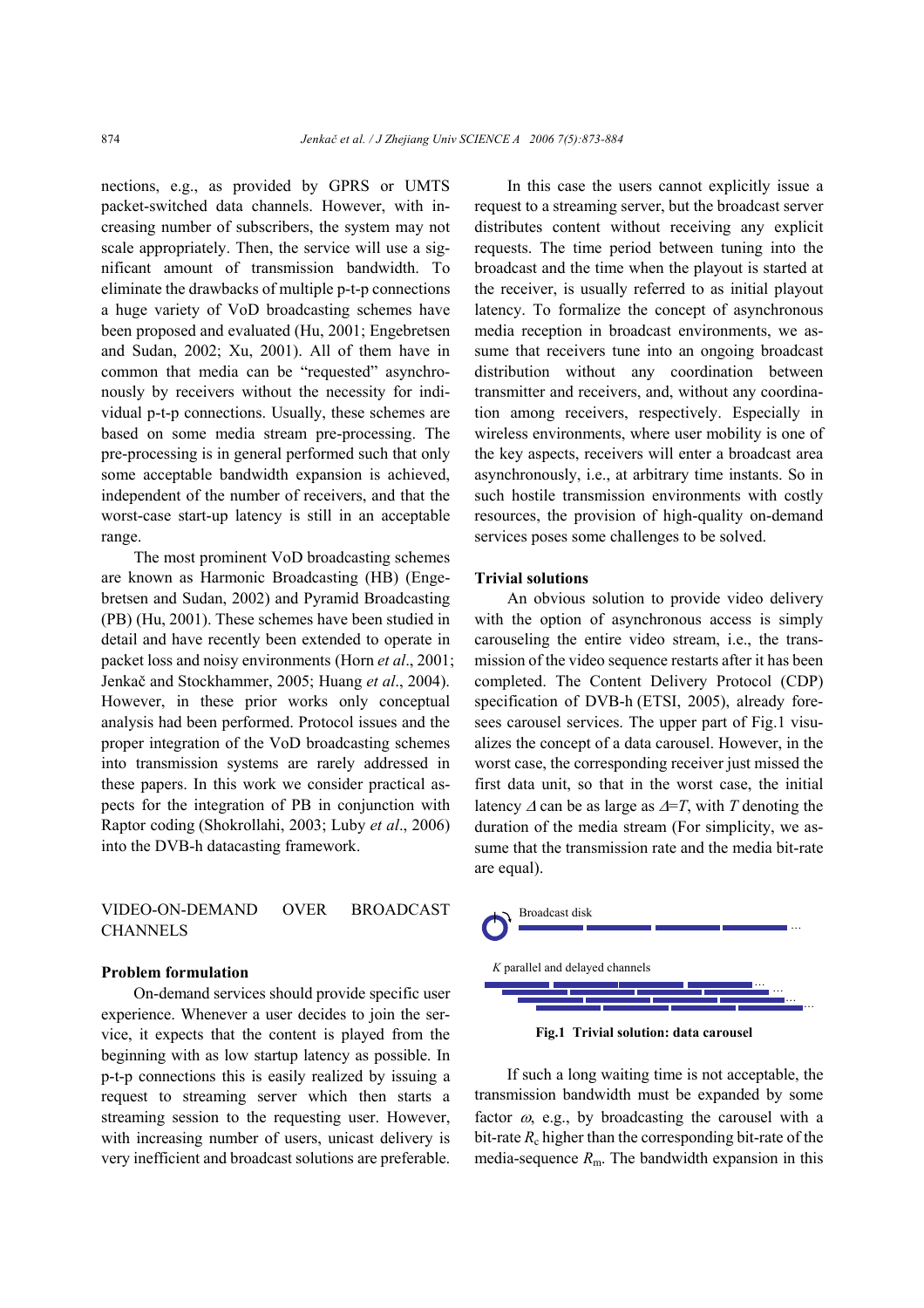case is  $\omega = R_c/R_m$ , but the worst-case playout delay is reduced to  $(R_m/R_c)$ ⋅*T*. Alternatively, one would broadcast the same media stream on *K* parallel channels, as shown in the lower part of Fig.1. On each channel a delayed version of the video stream is offered periodically with a delay shift of *T*/*K*. The worst-case playout latency is reduced to ∆=*T*/*K*, but the overall required bandwidth increases by a factor of ω=*K*. Due to the significant bandwidth expansion, both trivial schemes are rather unattractive for service providers.

#### **Pyramid broadcasting**

More sophisticated broadcast schemes (Hu, 2001; Engebretsen and Sudan, 2002) have in common that the media bit-stream is segmented into *S* segments  $\mathcal{C}_i$ , with each segment being periodically broadcast on different parallel channels, with *i*=1, …, *S*. Each segment is assigned a segment size  $|\mathcal{G}_i|$ , representing the size of the segment in bytes, as well as a latest decoding time (for the segment)  $t_{\text{DTS}}(\mathcal{G})$ representing the earliest decoding time of any contained media unit in this segment.

The most prominent schemes are Harmonic Broadcasting and Pyramid Broadcasting (PB). Optimizations and generalization of these schemes to Variable Bit-Rate (VBR) encoded media have been introduced, but for ease of exposition we concentrate on a simple but practical example and study PB for Constant Bit-Rate (CBR) encoded video. Our findings can be extended straight forward to other types of segmentation schemes, e.g., for those adapted to VBR.

PB suggests segmenting the video stream into *S* segments of increasing size or duration, with the length  $|\mathcal{G}|$  being selected according to  $|\mathcal{G}_i| = 2^{i-1} |\mathcal{G}_1|$ . Each segment is broadcast periodically on an individual channel with channel bit rate equal to the video bit rate. This results in bandwidth expansion <sup>ω</sup>*=S*. Without loss of generality, we assume  $\sum_i |\mathcal{G}_i| = T \cdot R_M$ , with  $R_M$  denoting the bit-rate of the media stream. In the following explanation we restrict ourselves to the case of equal bit-rate of each channel with the bit rate of each channel being identical to the media rate  $R_M$ . The initial startup latency  $\Delta$  is equal to the time required to entirely receive the first segment

 $\mathfrak{S}_1$ , i.e.,  $\Delta = |\mathfrak{S}_1|/R_M$ . By carefully selecting the overall number of segments *S*, initial startup latency <sup>∆</sup> can be traded against bandwidth expansion ω. A shorter waiting time yields an increase in bandwidth. However, compared to the trivial solutions the bandwidth expansion is quite moderate.

Fig.2 sketches the principle of PB. In this illustrative example the video bit-stream is segmented into *S*=4 segments of different lengths. Each segment  $\mathcal{G}_i$ is broadcast periodically on individual channels (Ch1~Ch4). Two sample receivers (Rx1, Rx2) tune into the broadcast session at different subscription times, i.e., asynchronously. The highlighted areas within the channels indicate data exploited by receiver Rx1. After the first segment  $G_1$  has been completely received, the receiver starts the playout of the first video segment and immediately stops listening to the first channel. As can be observed, the structure of the scheme is such that after finishing the playout of segment  $\mathcal{G}_i$  it is guaranteed that segment  $\mathfrak{S}_{i+1}$  is completely available at the receiver buffer.



**Fig.2 Pyramid broadcasting** 

### **Pyramid broadcasting with FEC**

Originally, VoD broadcasting schemes were designed to operate over lossless transmission channels only, e.g., delivery over Local Area Networks (LANs). However, since specially wireless networks suffer from losses we will in the following discuss how PB can be extended by Forward Error Correction (FEC) to operate over lossy packet channels. Assume that data contained in individual segments  $\mathfrak{S}_i$  are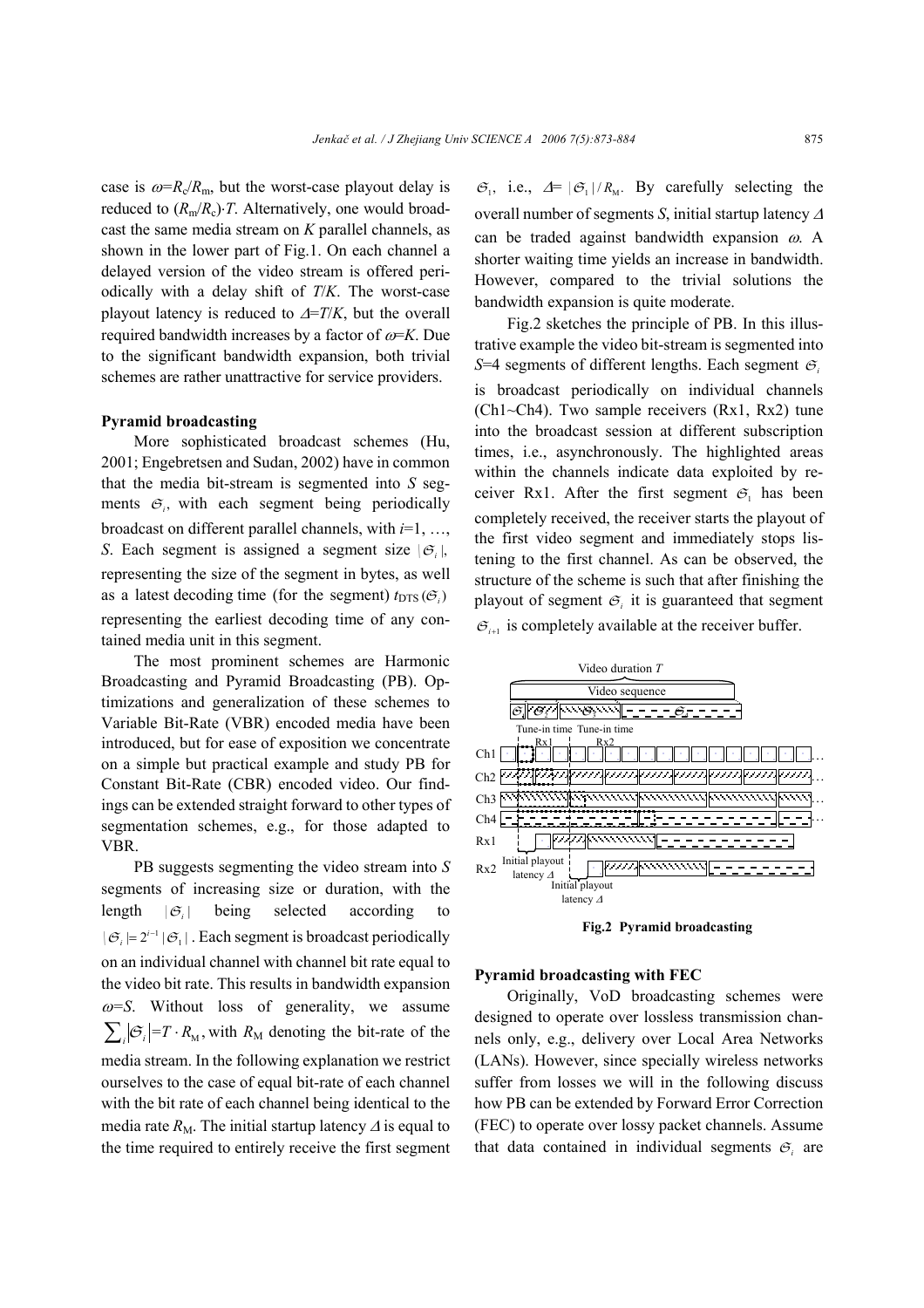appropriately packetized into  $k_i$  packets of equal size prior to the transmission over the channels. Transmitted packets are assumed to be either received correctly at the receiver or are entirely lost.

By waiting for the next replica of a lost packet to be received this periodic transmission of the segments allows compensating for packet losses. However, this strategy results in an undesirable increase in playout latency. Therefore, it has been proposed to not just carousel the packets of the segments, but to transmit a certain amount of parity packets in addition to the original information packets (Xu, 2001; Jenkač and Stockhammer, 2005). These parity packets are usually obtained by some FEC code.

In general, FEC codes are employed in order to produce a set of encoding packets from a set of "information packets". For ease of exposition we will consider systematic codes in the following. Let *k* denote the number of information packets and *g* the number of produced parity packets, such that in total *n*=*k*+*g* packets are available after FEC encoding, resulting in a code rate  $r \triangleq k/n$ . From coding theory it is known that so called Maximum Distance Separable (MDS) codes can be constructed which allow the reconstruction of all information packets from any *k* out of *n* received packets. Unfavorable properties in terms of flexibility, code rate and block length restrictions as well as decoding complexity has led to the development of flexible and low complexity erasure codes for which  $k'=(1+\varepsilon)k$  of encoding packets are required at the decoder in order to achieve decoding success. Raptor codes for example have been thoroughly optimized towards  $\varepsilon \rightarrow 0$ , especially for large enough *k*≥1000.

Let  $k_i$  denote the number of information packets obtained from segment  $G_i$ . Then, for each segment  $\mathfrak{S}_i$  an FEC code with rate  $r_i$  is applied in order to produce  $n_i$  encoding packets. Then, all  $n_i$  encoding packets are broadcast periodically on channel Ch*i*, rather then only the  $k_i$  information packets. This allows receivers to recover segment  $\mathfrak{S}$  by receiving any *ki* packets out of *ni*, assuming an MDS code, and only slightly more for Raptor-like codes. However, with each lost packet the playout latency is increased at the receiver. Receivers can compensate for packet loss by just increasing their individual playout latency.

PROTOCOL ARCHITECTURE AND IPDC IN DVB-H

### **Content Delivery Protocols (CDP)**

The DVB-h IP Datacast (IPDC) protocol stack (ETSI, 2005) is designed to transport different types of media such as audio, video, text, pictures, and binary files. The CDP protocol stack is depicted in Fig.3. Bearers provide the mechanism by which IP data is transported in DVB-h. Subsections 3.2 and 3.3 are dedicated to this aspect. The DVB-h IP broadcast bearer may be used jointly with p-t-p bearers in offering complete service capabilities. When delivering content to a receiving application one or more "delivery methods" may be used. Two delivery methods are defined, namely "download" and "streaming" delivery. The delivery layer provides functionality such as security and key distribution, reliability control by means of FEC techniques and associated delivery procedures such as file-repair and reception reporting. Finally, the IPDC "User service" enables applications. Different applications impose different requirements when delivering content to receivers and may use different delivery methods. Typical examples are that a software package update would use the download delivery while a TV broadcast application would use the streaming delivery based on RTP/RTCP.

For the case of VoD services, we propose to use the download delivery service rather than streaming delivery. The proposed extension is indicated by the shaded box in the Fig.3. File delivery in DVB-h builds on the FLUTE protocol (Paila *et al*., 2004). FLUTE allows reliable delivery of files and other discrete binary objects over unicast channels without back channels. File-based video delivery in FLUTE enables reliable VoD services and will be discussed in more detail in Section 4.

### **DVB-h time-slicing**

The modulation scheme applied in DVB-T and DVB-h is OFDM. In DVB-T, TV channels are multiplexed to different OFDM sub-carriers. In order to demodulate and decode a certain channel, all subcarriers have to be demodulated in parallel. Since this process of demodulating and decoding the total received signal consumes significant battery power, a time-slicing mechanism has been introduced for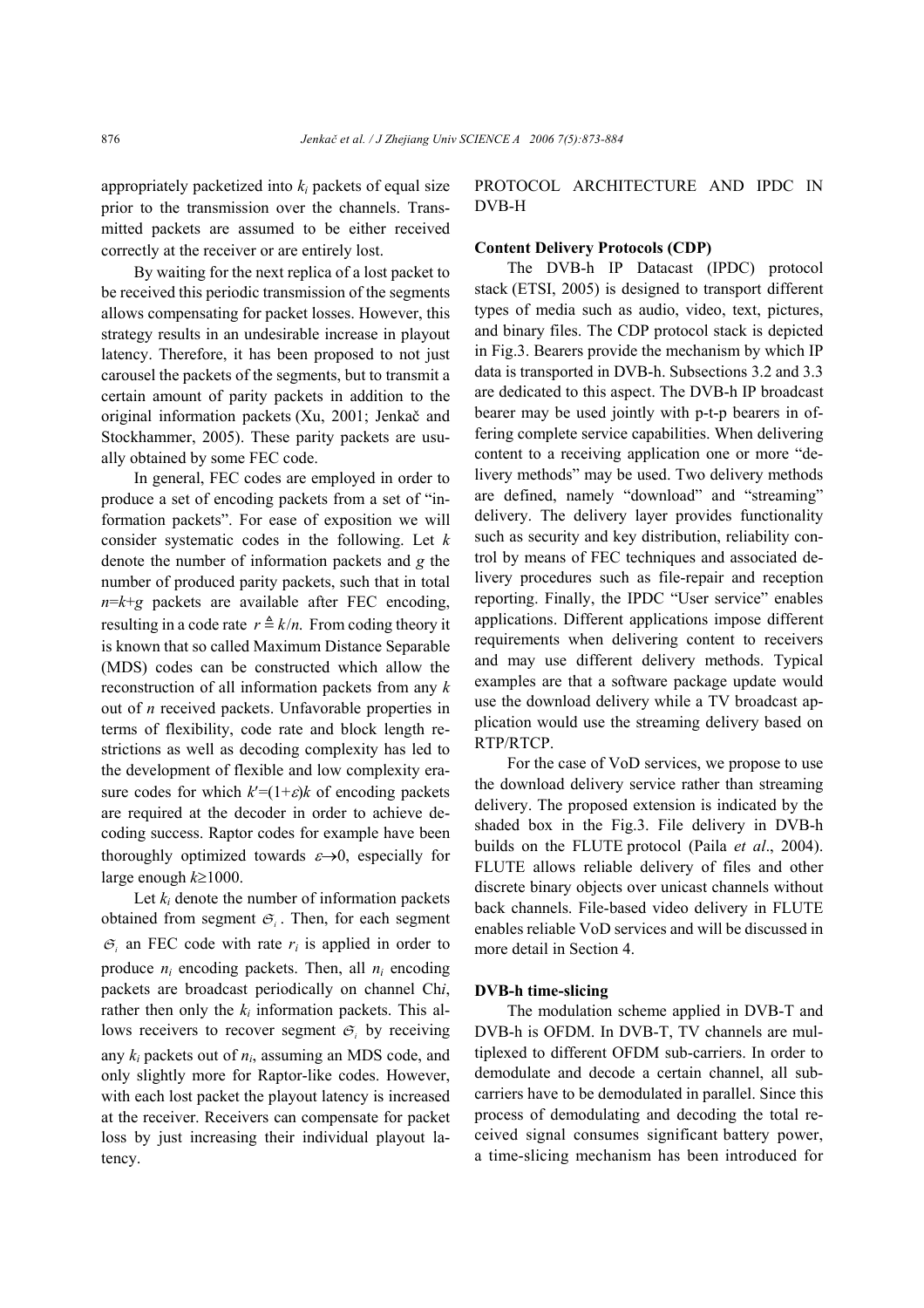

**Fig.3 IP Datacast (IPDC) protocol stack in DVB-H. The gray box shows our proposed extension discussed in the next sections** 

DVB-h. High data rate bursts are transmitted in a short period of time, enabling the receiver to be power-off for most of the time. Each burst contains notification to the receiver of when to wake for the next burst.

In this manner, other DVB services can also be time-sliced and multiplexed in the transmitted stream. Each receiver can tune into its intended service(s). At the same time, a non-time-sliced MPEG-2 DVB-T stream can be multiplexed with the time-sliced DVB-h streams as shown in Fig.4. Time slicing also enables receivers to support efficient cell-to-cell transfer. During the off-time between bursts, the receiver can monitor the signal from the neighboring cells and switch between them if necessary. This smooth handover could not be achieved in the non-time-sliced case without some interruption of the service or without multiple receivers in the terminal.



**Fig.4 Time slicing in DVB-H** 

#### **Multi-Protocol Encapsulation (MPE)**

DVB-h introduces MPE-FEC, which is an addi-

tional FEC scheme based on Reed-Solomon codes. The objective of MPE-FEC is to compensate for the performance degradations due to Doppler effects in mobile channels. It is integrated in DVB-h in such a way that MPE-FEC ignorant receivers, e.g. stationary ones, can also receive the service. It is important to note that DVB-h only supports IP-datagrams or other network layer datagrams as its payload, not MPEG-2 transport streams.

An MPE-FEC frame can be envisioned as a matrix of 255 columns and a variable number of rows, as shown in Fig.5. Row sizes of 256, 512, 768, and 1024 are supported. Each entry in the matrix is 1 byte. The first 191 columns of the matrix are reserved for IP-datagrams and so this part of the frame is called the Application Data Table (ADT). Received datagrams are written into the frame column-wise one after another. The last 64 columns of the matrix are reserved for Reed-Solomon parity bytes, and so this part of the frame is called the RS Data Table (RSDT). RS (255,191) correction is performed on the ADT row-wise and thus providing interleaving. By either padding some broadcast data with zero bytes or by puncturing some parity columns, the additional error correction may be flexibly strengthened or weakened according to broadcast operator's needs for service specific adaptation.



**Fig.5 Multi-protocol encapsulation of IP-packets and MPE-FEC Reed-Solomon encoding** 

After the MPE-FEC frame is constructed, MPEsections are built from the ADT table according to the DVB standard. Each IP-datagram is preceded by a 12 byte header containing information at its start and end position in the MPE-FEC frame. Additional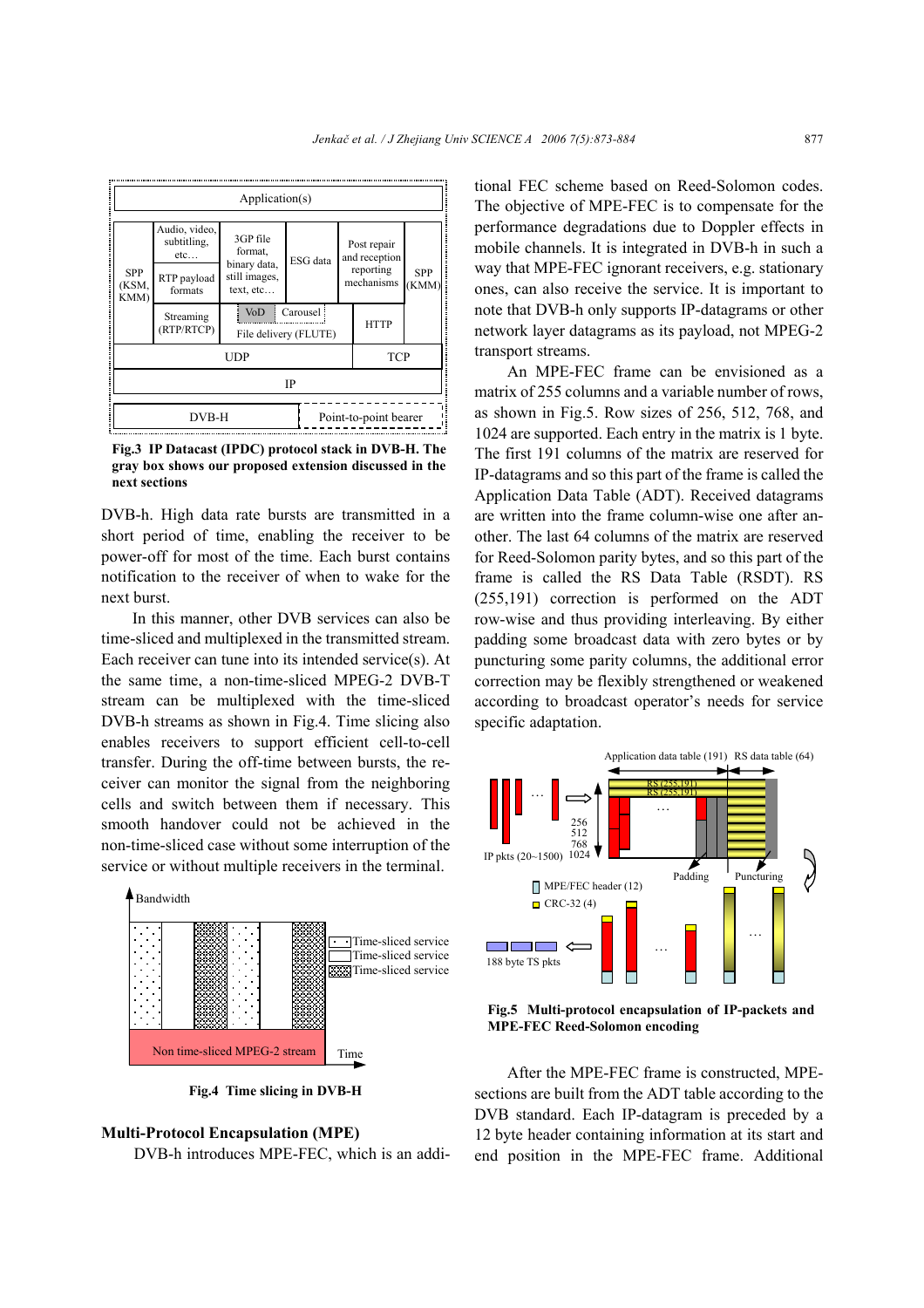4 bytes of CRC-32 are appended. If the CRC of some section fails at the receiver, all the bytes of this section are marked as erroneous and thus the RS parity bytes are exploited to perform erasure correction instead of error correction. Similarly, FEC-sections can be built from the RSDT, where each RS column constitutes a section.

After the MPE and FEC sections are formed, they can be mapped directly to Transport Stream (TS) packets. Each TS packet has 183 bytes of payload, 5 bytes of header information, and 16 bytes resulting from yet another Reed-Solomon (*n*=204, *k*=188) error protection. Note that MPE-FEC ignorant receivers can still be supported. They can simply neglect TS packets that contain parts of RS parity sections, of course, at the expense of lower error resilience.

### **Reliable download delivery with FLUTE**

File Delivery over Unidirectional Transport (FLUTE) (Paila *et al*., 2004) is a protocol for the delivery of files and other binary objects, e.g., images, text, documents, executables, video and audio, download services, from progressive download to background opportunistic download. FLUTE was originally designed for transmission over the Internet on top of UDP/IP and is particularly suited for one-to-many delivery in transmission environments without feedback channel. FLUTE is adopted as a content delivery protocol for download delivery services in DVB-h, see protocol stack in Fig.3. It builds on top of the Asynchronous Layers Coding (ALC) (Luby *et al*., 2002a) protocol instantiation. ALC combines the Layered Coding Transport (LCT) (Luby *et al*., 2002b), the Congestion Control (CC) and the Forward Error Correction (FEC) (Luby *et al*., 2002c) building blocks.

In general, files or, more generally, transport objects might span several kbytes or Mbytes, i.e., the file size is usually in magnitudes larger than the Maximum Transmission Unit (MTU) of the underlying network. Therefore, an appropriate packetization before delivery is required. FLUTE basically supports a two-step segmentation of transport objects to be delivered. Assume that the transport object size is denoted as *L* in bytes. In a first step the binary representation of the transport object can be segmented into a certain number *S* of smaller blocks referred to as "source blocks" by a blocking algorithm. The blocking algorithm determines the "source block structure", i.e., number of source blocks *S* and assigns to each source block a certain source block size *Ki*. The maximum source block length may be determined by some buffer constraints in receivers, as well as some limitations of the applied FEC. However, in general the blocking can be quite flexible in the sense that the minimum and maximum source block size is not significantly restricted in FLUTE or DVB-h CDP specifications.

Source blocks are further fragmented into *K* equal sized source symbols with source symbol length *T* in bytes, where *K* denotes the source block size (in number of encoding symbols). Source symbols are the smallest data units to be transmitted over the network. Usually, the source symbol length is selected such that in combination with all additional headers the MTU size of the underlying network is not exceeded. In total the entire transport object is fragmented into *E* source symbols, where *E*=*L*/*T*. Fig.6 visualizes the blocking and symbol encoding encoding employing a generic FEC scheme.



**Fig.6 Blocking of transport objects into encoding symbols and mapping to FLUTE packets (Peltotalo** *et al***., 2005)** 

FLUTE supports the usage of an optional symbol encoding algorithm, i.e., an FEC code, in order to provide reliability. FEC encoding is performed for each source block individually. Encoding symbols have the same length as source symbols, *T*. In case that a systematic FEC code is applied, the first *K* encoding symbols are identical to the source symbols and the remaining *N*−*K* symbols are parity symbols. The selection of *T*, *K*, and *N* is quite flexible and is up to the transmitter. The encoding symbols are encap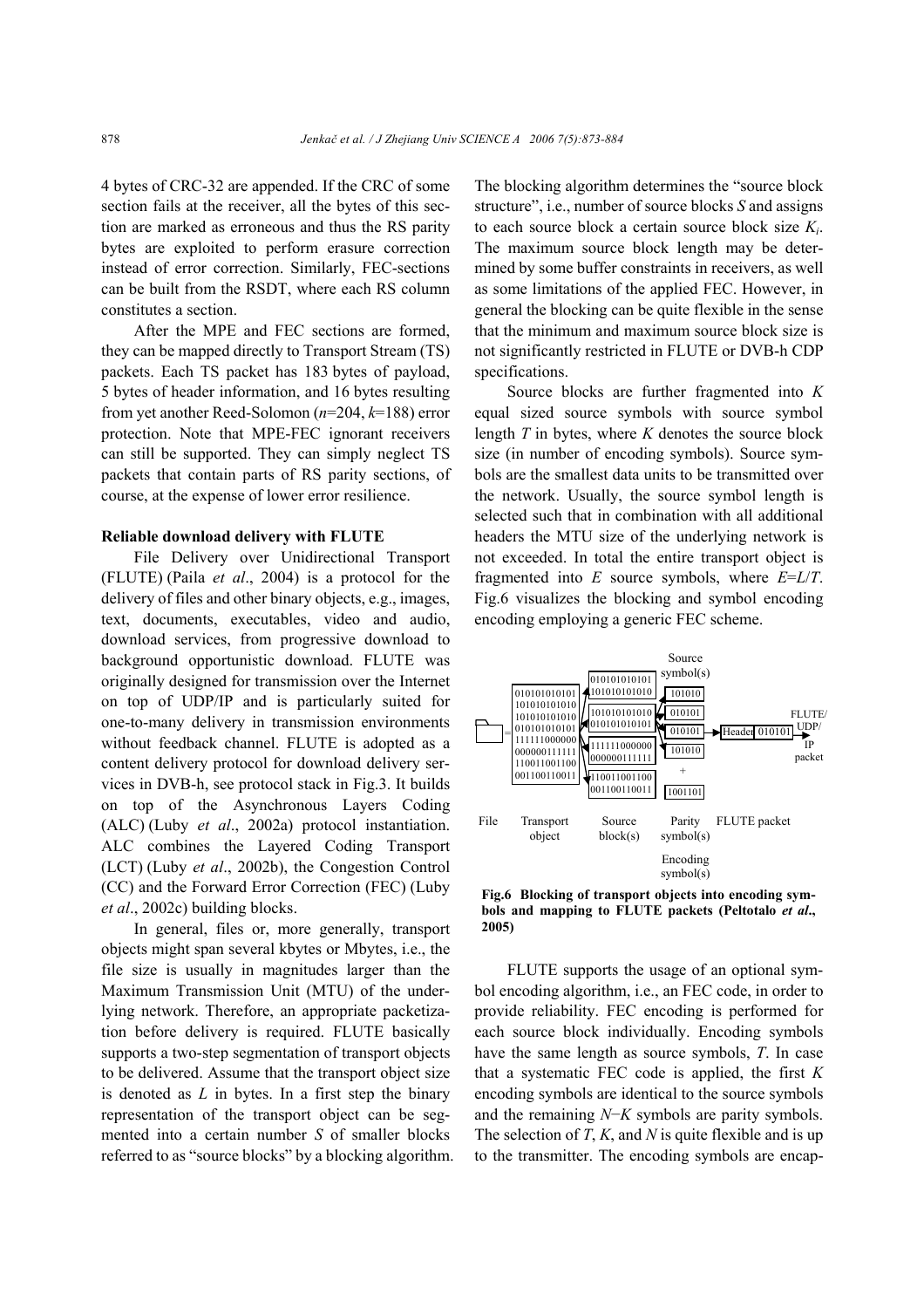sulated in FLUTE packets and mapped to UDP/IP packets before being forwarded to the MPE protocol or any other IP-based bearer.

To allow appropriate reconstruction at the receiver, all parameters along with the position of each encoding symbol within the encoding blocks, the affiliation to encoding blocks and the Transport Object Identifier (TOI) have to be communicated to the receiver. For this, two methods are foreseen within FLUTE: Either the FLUTE header, which precedes each encoding symbol or a group of encoding symbols, or a special transport object, i.e., the File Delivery Table (FDT). The position of each encoding symbol within the encoding block, the corresponding source block number as well as the TOI are communicated within the FLUTE header, which allows the receivers to use the received packets. Additional and insightful information on signaling can be found for example in (ETSI, 2005; Paila *et al*., 2004) and references therein.

The receivers might reconstruct lost encoding symbols by applying FEC decoding. According to (ETSI, 2005), DVB-h receivers shall support the Compact No-Code FEC scheme and it is recommended that Raptor FEC scheme should be supported by DVB-h receivers. Note the Raptor code is mandatory for MBMS and might therefore be included in many handheld devices anyway.

FLUTE allows establishing multiple FLUTE channels for transmission (Paila *et al*., 2004) in parallel. FLUTE channels are logical channels defined by the pair of specific "address" and "port" number, as well as a transmission rate. Sets of encoding symbols of a transport object might be mapped to multiple FLUTE channels concurrently, allowing receivers to only subscribe to a sub-set of offered channels. Receivers subscribing to multiple channels might be able to receive the transmission object in shorter reception time. The CDP specification of DVBh specifies that single FLUTE channels shall be supported within DVB-h, but multiple FLUTE channels may be supported by terminals. However, it is required that for terminals supporting only a single FLUTE channel, it should be possible to complete the reception of the transport object from the first channel.

In summary, FLUTE allows the transmitter significant freedom to distribute transport objects to receivers. However, thereby it is necessary to understand that receivers with different receiving capabilities might exist in the sense that multiple channels and/or Raptor FEC are only supported by a subset of terminals. These constraints should be taken into account by the transmitter.

# INTEGRATION OF VOD BROADCASTING INTO FLUTE AND DVB-H

#### **Preliminaries**

The trivial approach for providing asynchronous tune-in by receivers through a carousel mechanism is already foreseen and included in the current DVB-h CDP specification (ETSI, 2005). As shown in Fig.3, carouseling is realized as a certain type of file delivery mechanism with appropriate utilization of FLUTE. Moreover, the DVB-h CDP specification already foresees carousel mechanisms enhanced by the Raptor FEC coding scheme.

Rather than simply reducing the download time of the entire video file by expanding the transmission bandwidth, the objective of our work is to reduce the initial start-up latency ∆ regardless of the actual download time. For this, we consider the integration of the pyramid broadcasting scheme, as discussed in Section 3, into FLUTE and DVB-h. We already indicated our proposed extension, which we discuss in the remainder of this section, in the protocol stack shown in Fig.3.

As explained in Section 2, a key component of PB with and without FEC is the segmentation of the video bit-stream and broadcasting resulting segments in combination with their corresponding parity data on different channels. Fortunately, FLUTE already provides appropriate means to accomplish these features. FLUTE allows opening multiple transmission channels simultaneously, supports segmentation by a blocking algorithm, and allows FEC by the usage of, e.g., the Raptor FEC scheme. However, the blocking and mapping to channels in (ETSI, 2005) neither proposes PB, nor does it prevent it. In the following we introduce and discuss a modified blocking algorithm as well as an appropriate mapping of segments to FLUTE channels. The proposed extensions are transmitter only modifications. Our strong objective is to propose a backward-compatible scheme which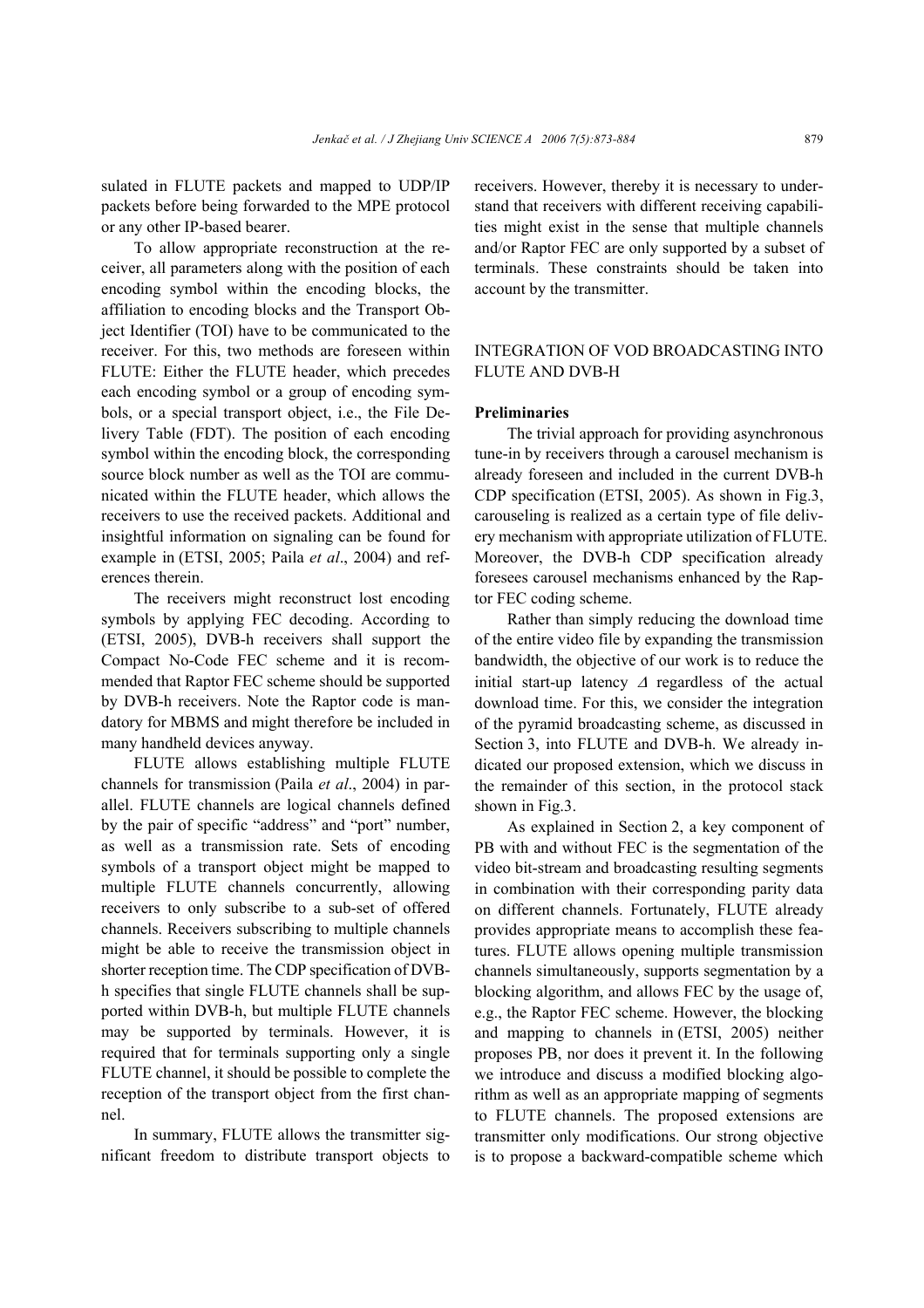allows a state-of-the-art DVB-h/FLUTE receiver to participate in the VoD services. In addition, receivers with optional extensions of multiple channels, Raptor FEC, and possibly specific signaling should benefit from the modified scheme.

### **Proposed algorithm**

First an appropriate source symbol size *E* in bytes is selected such that the MTU is not exceeded. Note, for each source/encoding symbol to be transmitted an overall FLUTE/UDP/IP header overhead of *H* bytes has to be taken into account. Given the video-stream length (file size) *L* in bytes, the overall number of resulting source symbols *T* is obtained by *T*=*L*/*E*. In contrast to traditional parameterization of PB, where a desired initial start-up latency is selected and from which the number of channels is calculated, we fix the number of channels to  $N_{ch}$ , resulting in bandwidth extension ω=*N*ch. This approach is selected for fair comparison of the proposed PB scheme with a carousel approach having the same bandwidth expansion.

We propose a modified "blocking algorithm" to determine source blocks  $\mathcal{U}_i$  of (different) source block size  $K_i$  in symbols corresponding to the calculation of segments sizes  $|S_i|$  according to the PB scheme presented in Section 2. Rather than employing the recommended algorithm in (ETSI, 2005) or (Paila *et al*., 2004), which outputs equal length source blocks, we propose source block lengths  $|K_i| = |\mathcal{S}_i| / E$  (in source symbols) according to

$$
K_i = T \cdot 2^{i-1} / \sum_{j=1}^{S} 2^{j-1}, \qquad (1)
$$

where by  $S=N_{ch}$ . A trivial solution for the integration into FLUTE opens multiple FLUTE channels and maps the source symbols from source block *i*, indexed with  $k_i=1, \ldots, K_i$ , periodically to the FLUTE channel *i*. This is one possible PB realization as already discussed in Section 3.

However, this approach involves several problems. First, no FEC is applied and, second, as stated earlier, the CDP specification of DVB-h requires that receivers must be able to reconstruct transport object from the first channel only. To overcome these problems, we propose a solution which (1) allows incorporating FEC, (2) allows receivers to reconstruct the entire transport object (video-stream) by only listening to the first channel, and (3) allows Raptor FEC ignorant receivers to receive the transport object as well.

To address (1) each source block  $\mathcal{U}_i$  of size  $K_i$ source symbols is encoded independently applying the Raptor FEC scheme. The FEC encoder outputs encoded blocks  $\mathfrak{E}_i$  containing  $N_i$  encoding symbols indexed by  $n_i=1, ..., N_i$ . We concentrate exclusively on systematic Raptor in the following, i.e., the first *Ki* encoding symbols of  $\mathcal{E}_i$  are identical to the source symbols  $\mathcal{U}_i$ . Similar to Fig.4, encoding symbols from  $\mathcal{E}_i$  are periodically mapped to FLUTE channel *i*. The FLUTE packet headers are appropriately utilized to convey the required information, i.e., the encoding block number  $i$  and the encoding symbol index  $n_i$ . All further parameters are communicated to the receivers within the FDT. In combination with each FLUTE header a receiver knows where to insert the received encoding symbols into the receiver's decoder buffer. Still, requirement (3) is realized only poorly, since a receiver is required to wait exclusively for the systematic encoding symbols. Consequently, the initial start-up latency especially for receivers in bad conditions is significant. Moreover, this scheme does not address requirement (2) at all. A receiver which is restricted to listen only to the first channel can only reconstruct the first segment.

Therefore, we propose an alternative to the previous scheme, or to be more specific we change the mapping of encoding symbols to FLUTE channels, such that all the above stated requirements are met. In the previous scheme, encoding symbols  $n_i$  form source block (segment)  $\mathcal{U}_i$  have only been mapped to FLUTE channel *i*. Fig.7 shows examples for *S*=4 our proposed modifications to PB, referred to as FLUTE-PB in the remainder of this section.

In order to meet requirement (2), i.e., reception must be possible exclusively from the first channel, and in order to meet in addition requirement (3), the only solution is to periodically broadcast all source symbols on the first channel, which actually is identical to the trivial carousel approach. However, on the remaining channels, i.e.,  $i=2, ..., N_{ch}$ , parity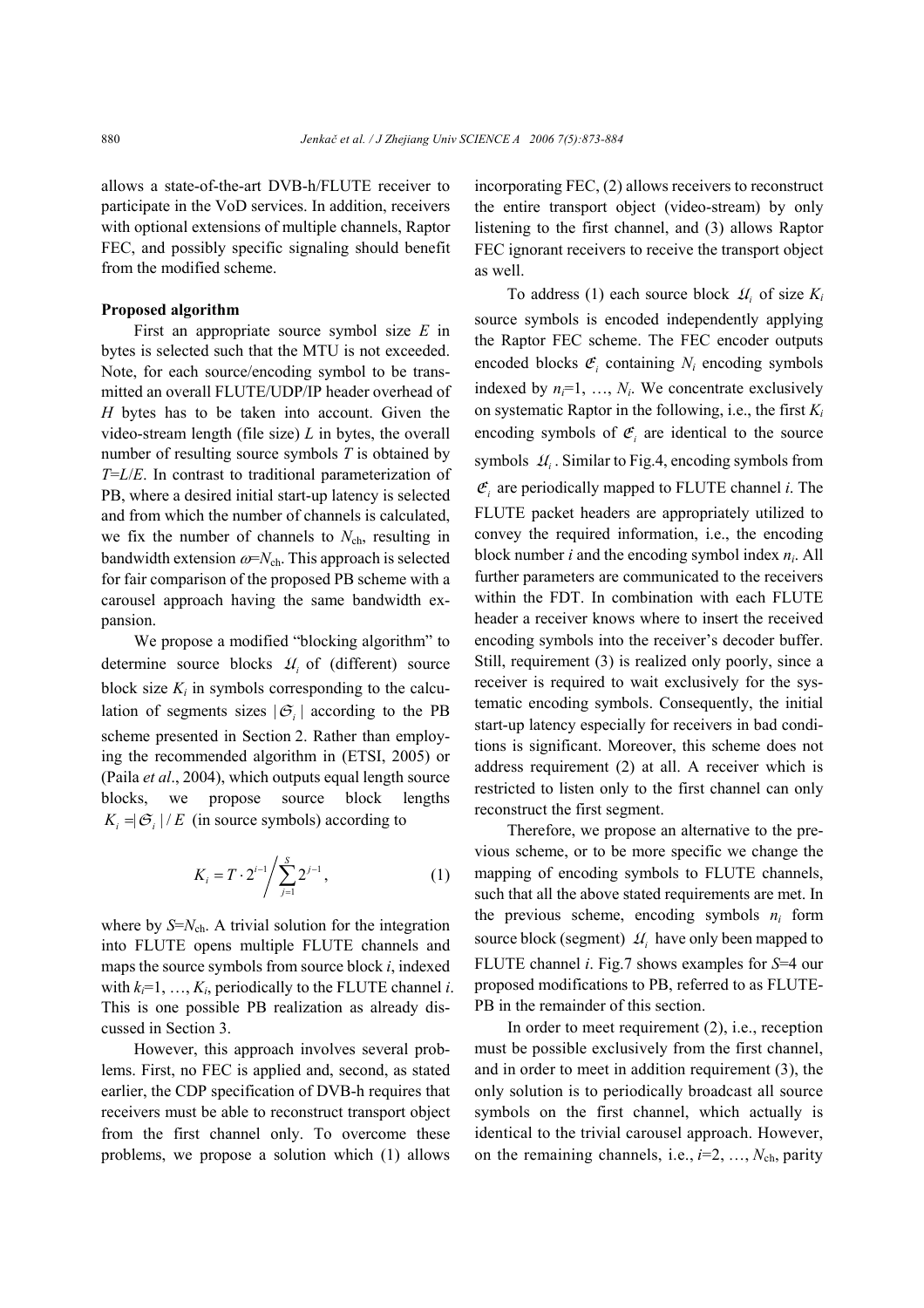

**Fig.7 Proposed FLUTE-PB scheme: on the first channel simple carouseling of the entire video sequence is performed. The other channels carry only repair symbols** 

(repair) symbols of  $\mathcal{E}_i$  are transmitted periodically except for the time instants where on the first channel the source symbols of the corresponding source block  $U_i$  are transmitted. At these time instants instead of parity symbols of  $\mathfrak{C}_i$  parity symbols of  $\mathfrak{C}_1$  are mapped to channel *i*. Note, receivers can still tune-in at arbitrary time, since the encoding symbols are only mapped to different channels. The receiver does not need to be aware of the mapping performed at transmitter. The FLUTE entity at the receiver just receives encoding symbols on any subscribed channel. How to use a received encoding symbol is clarified after evaluation of the FLUTE header.

# PERFORMANCE EVALUATION

#### **Simulation environment**

We will briefly explain our simulation environment to evaluate the integration of VoD services in DVB-H download delivery. For this purpose different existing implementations have been used and modified. Fig.8 shows the simulation environment which basically implements the protocol stack as shown in Fig.3. The simulator consists of two main modules: for the CDP/FLUTE part, we used the open-source implementation of FLUTE from the MAD project (MAD/TUT, http://www.atm.tut.fi/mad). Modifications were integrated in MAD to support our new proposed blocking algorithm. In addition, Raptor FEC according to the specification in DVB-H CDP was added. For the DVB-h IPDC part, we implemented a DVB-h simulator according to the DVB-h standards based on the description of the simulator

implementation in (TM-CBMS1361, 2005). The simulator includes MPE-FEC as well as time-slicing. The DVB transport stream is simulated using traces generated from offline simulations (TM-CBMS1361, 2005). The error traces include effects such as fading in a typical urban environment, shadowing, and different Doppler frequencies. We concentrate in the following on Doppler frequency of 1 Hz. Traces are provided for carrier-to-interference ratios (C/I) of {9, 12, 15, 18, 21} dB which reflect different reception conditions.



**Fig.8 Block diagram of the simulation environment**

The DVB-H IPDC simulator allows us to simulate the delay and loss characteristic of each inserted IP packet. The MPE-FEC strength can be selected, for the following simulations we apply two modes: "with MPE-FEC" refers to an MPE-FEC rate of RS (191,255) and "without MPE-FEC" uses the entire available bandwidth for the transmission of the IP stream. Different bearer bitrates can be controlled by appropriate access and time-slicing schemes. The applied bitrates will be discussed in more detail in the simulation results.

Fig.8 shows the file-based simulator operation. Assume a file is to be broadcast. The MAD software takes care of partitioning this file into source blocks, adding FEC, and producing the FLUTE packets. Then, DVB-h emulator reads these packets, adds UDP and IP headers, constructs the MPE-FEC frames, and segments the resulting sections into TS packets. This represents the transmitter side. Error patterns corre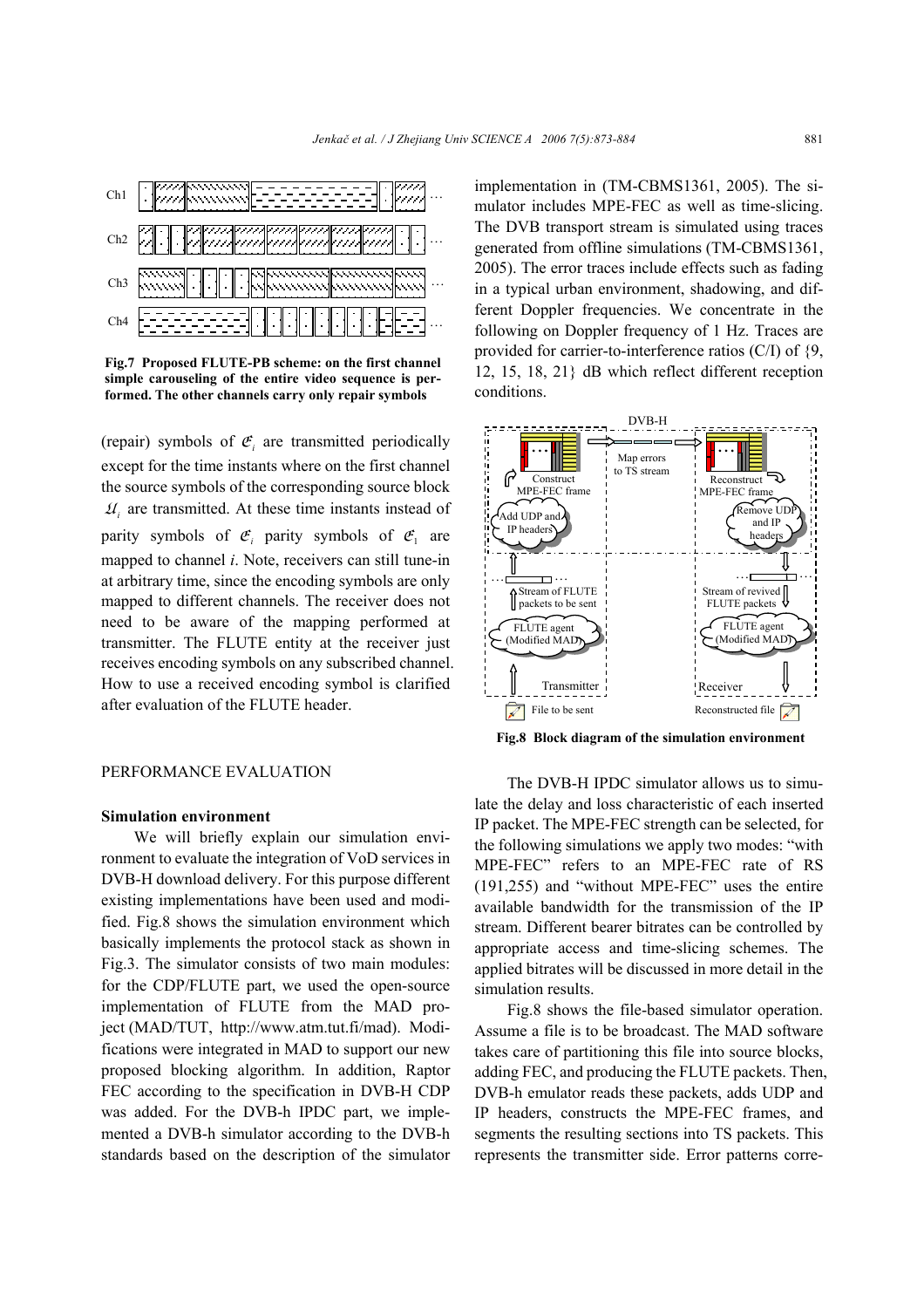sponding to different users and receiving conditions are then mapped to the TS stream. At the receiver side, the TS stream is used to reconstruct the MPE-FEC frame. If applicable, MPE-FEC erasure correction is performed, and only correctly received FLUTE packets are delivered. MAD receiver software then receives these packets and attempts to reconstruct the original file applying FEC decoding.

At the receiver it is evaluated at which time after the receiver starts listening to the ongoing broadcast session a certain source block can be reconstructed. This depends on the source block size, on the observed loss patterns, on the FEC applied, and obviously on the receiving conditions. For worse receiving conditions the time to recover the source block is expected to be longer. In order to provide early playout functionality and to guarantee smooth playout it is necessary that all source blocks are available at the time they have to be played out. We evaluate the necessary initial start-up latency such that all segments can be played out smoothly. Note that the determination of this value is non-trivial, and rather uncritical. Details are discussed in (Jenkač and Stockhammer, 2005).

#### **Simulation results**

In order to show the benefits of our proposed method compared to an FEC carousel system, we performed extensive simulations. We simulated the broadcast of a video clip of duration  $T<sub>d</sub>=294$  s, with bitrate  $R_M$ =192 kbps, including audio and video. The video and audio was CBR encoded. We selected a source/encoding symbol size of *T*=1404 bytes to not exceed the MTU of 1500 bytes.

For fair performance comparison of the FEC carousel mechanism and our proposal (FLUTE-PB), both schemes are evaluated for  $\omega = \{4, 5\}$ , i.e., the reference case (FEC carousel) is given equivalent bandwidth as the FLUTE-PB scheme, but only utilizing a single FLUTE channel. For both schemes we selected the lowest possible Raptor code rate supported by the FEC encoder, i.e., the maximum encoding symbol length *N*=65536. This reduces frequent reception of already received encoding symbols. More background on the suitability of this fountain approach is for example discussed in (Peltotalo *et al*., 2005). Moreover, we also investigate both schemes with MPE-FEC and without MPE-FEC. To have a

fair comparison, the resources consumed on the air interface (bandwidth) are identical for both MPE schemes. Specifically, we fixed the rate of TS packets. Switching off MPE-FEC will therefore result in increased FLUTE channel bitrate, in our case 192  $kbps \times (255/191)=256 kbps$  in the no MPE-FEC case. In addition, we evaluated the start-up latencies for a receiver that only listens to the first channel in order to receive the file.

Fig.9 presents our simulation results for bandwidth expansion  $\omega=4$ . The figure shows the average required initial start-up latency ∆ vs the C/I in dB. First consider the reference case (middle 2 curves), i.e., the FEC carousel mechanism. As expected, for good channel conditions, i.e., high *C/I*, the initial start-up latency  $\Delta$  was about  $T_d/\omega$ , since no early playout can be supported with this scheme, but only plain download-and-play. With decreasing *C/I*, i.e., worse channel conditions, the initial start-up latency  $\Delta$  was increasing, since losses have to be compensated for by listening to more encoding symbols. Interestingly, switching-off MPE-FEC shows the same behavior but reduces ∆ slightly. At first glance, this is not intuitive. However, in contrast to the Raptor FEC, where the receiver benefits from each additionally received encoding symbol, with MPE-FEC, a receiver cannot benefit from additional parity Reed-Solomon if it already received enough of them. Replacing the band-



**Fig.9 Simulation results for** ω**=4 and stream duration**  $T_{d}$ =294 s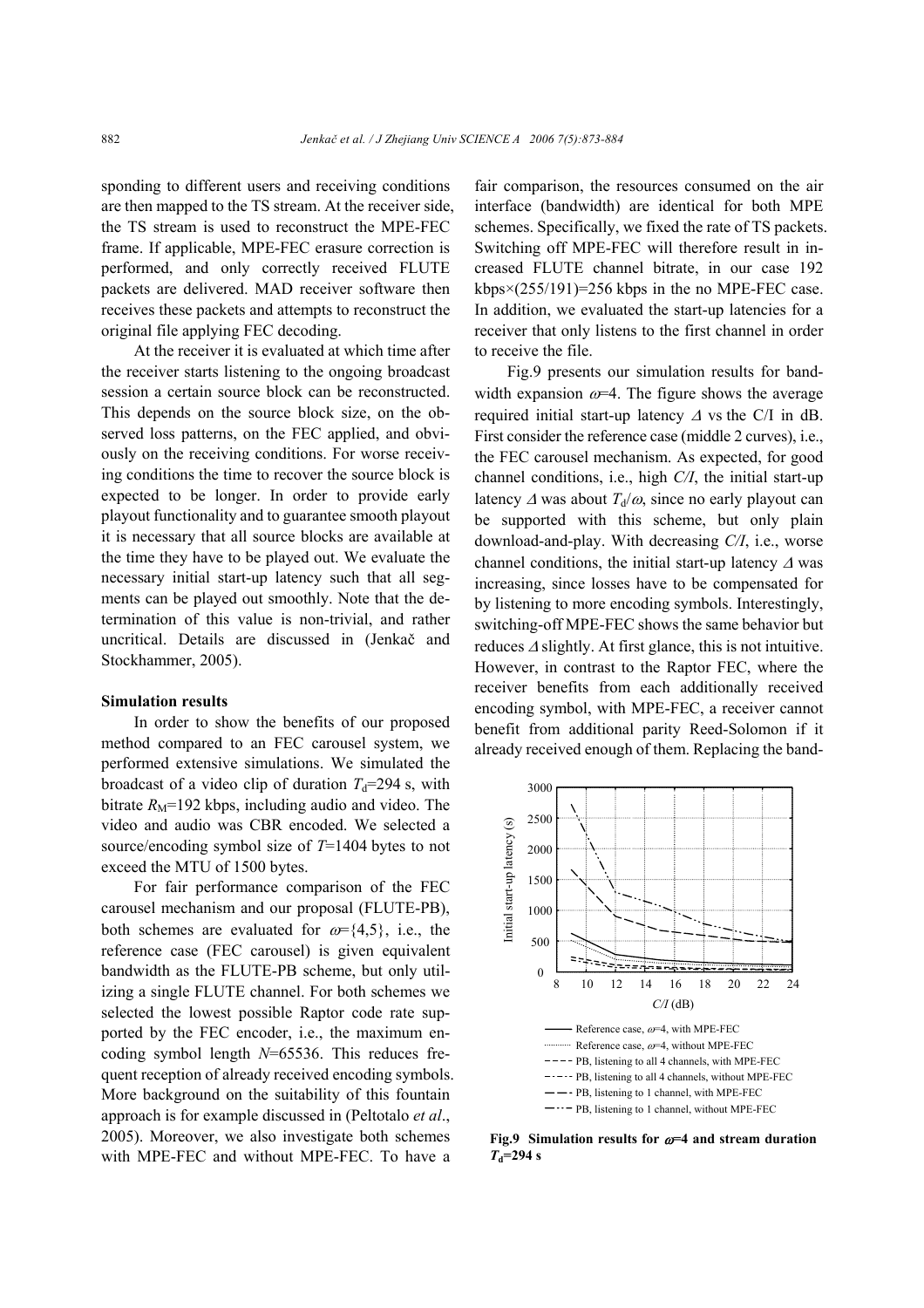width occupied by the MPE-FEC with Raptor symbols proved advantageous. Moreover, note that without MPE-FEC the FLUTE channel can be operated at higher rate. These two effects explain the observed gains.

The bottom 2 curves show the performance of our proposed scheme, i.e., FLUTE-PB, for a receiver subscribing to all offered channels. As can be observed significant gains can be expected in the entire C/I region, compared to the carousel approach. For receivers with bad channel conditions the initial playout delay ∆ is halved. Again, cancelling MPE-FEC gives further improvements.

The top 2 curves show the evaluation of our proposed FLUTE-PB scheme with a receiver subscribing only to the first FLUTE channel of the session. This might have several reasons, e.g., insufficient computational power, limitations in processing power, etc. This shows the worst performance of all investigated cases. However, download is still possible and the requirements are met. However, since on the first channel no Raptor FEC is applied, in this case MPE-FEC proved advantageous compared to the case without as proved application layer FEC was available.

Fig.10 shows the results for the same experiments but for  $\omega$ =5. Basically the same tendencies can be observed like in the  $\omega$ =5 case, but with reduced  $\Delta$ , showing again the superiority of our proposed broadcasting scheme.



**Fig.10 Simulation results for** ω**=5 and stream duration**  $T_{d}$ =294 s

# **CONCLUSION**

In this work we investigated the integration of reliable Video-on-Demand (VoD) broadcasting schemes into the DVB-h IP datacasting in order to reduce the initial start-up latency compared to state-of-the art carouseling mechanisms. The integration of Pyramid Broadcasting (PB) into the FLUTE protocol was studied. We proposed a modified PB scheme in combination with Raptor coding, which meets the requirements of the current DVB-h CDP specification and is therefore backwardcompatible. Significant benefits of our scheme compared to carousel approaches have been shown, in a fair comparison, where both schemes utilize the same bandwidth. Our scheme was shown to be scalable in terms of receiver capabilities. Raptor FEC ignorant receivers and receivers restricted in the number of FLUTE channels are also able to retrieve the videosequence, although with increased start-up latency. Moreover, our scheme was shown to require transmitter modifications only, while a state-of-the art DVB-h receiver can immediately benefit from the transmitter modifications. Future work will consider appropriate signaling of transmitter behavior to the receivers, the integration of more sophisticated VoD broadcasting schemes in order to reduce the start-up latency further, as well as cross-layer issues which allow joint optimization of the parameter selection like MPE-FEC, Raptor rate, segmentation, etc. Currently we are implementing this scheme in a real-time emulator. Preliminary tests show that these types of schemes pave the road to more quality-of-service and user satisfaction.

#### **References**

- Engebretsen, L., Sudan, M., 2002. Harmonic Broadcasting is Bandwidth-Optimal Assuming Constant Bit Rate. Proc. Annual ACM-SIAM Symposium on Discrete Algorithms. San Francisco, CA, USA.
- ETSI, 2005. IP Datacast over DVB-H: Content Delivery Protocols. ETSI Standard, Draft, V0.0.9.
- Horn, G.B., Knudsgaard, P., Lassen, S.B., Luby, M., Rasmussen, J.E., 2001. A scalable and reliable paradigm for media on demand. *IEEE Computer*, **34**(9):40-45.
- Hu, A., 2001. Video-on-Demand Broadcasting Protocols: A Comprehensive Study. Proc. IEEE Infocom. Anchorage, Alaska.
- Huang, C., Janakiraman, R., Xu, L., 2004. Loss-Resilient Media Streaming Using Priority Encoding. Proc. ACM